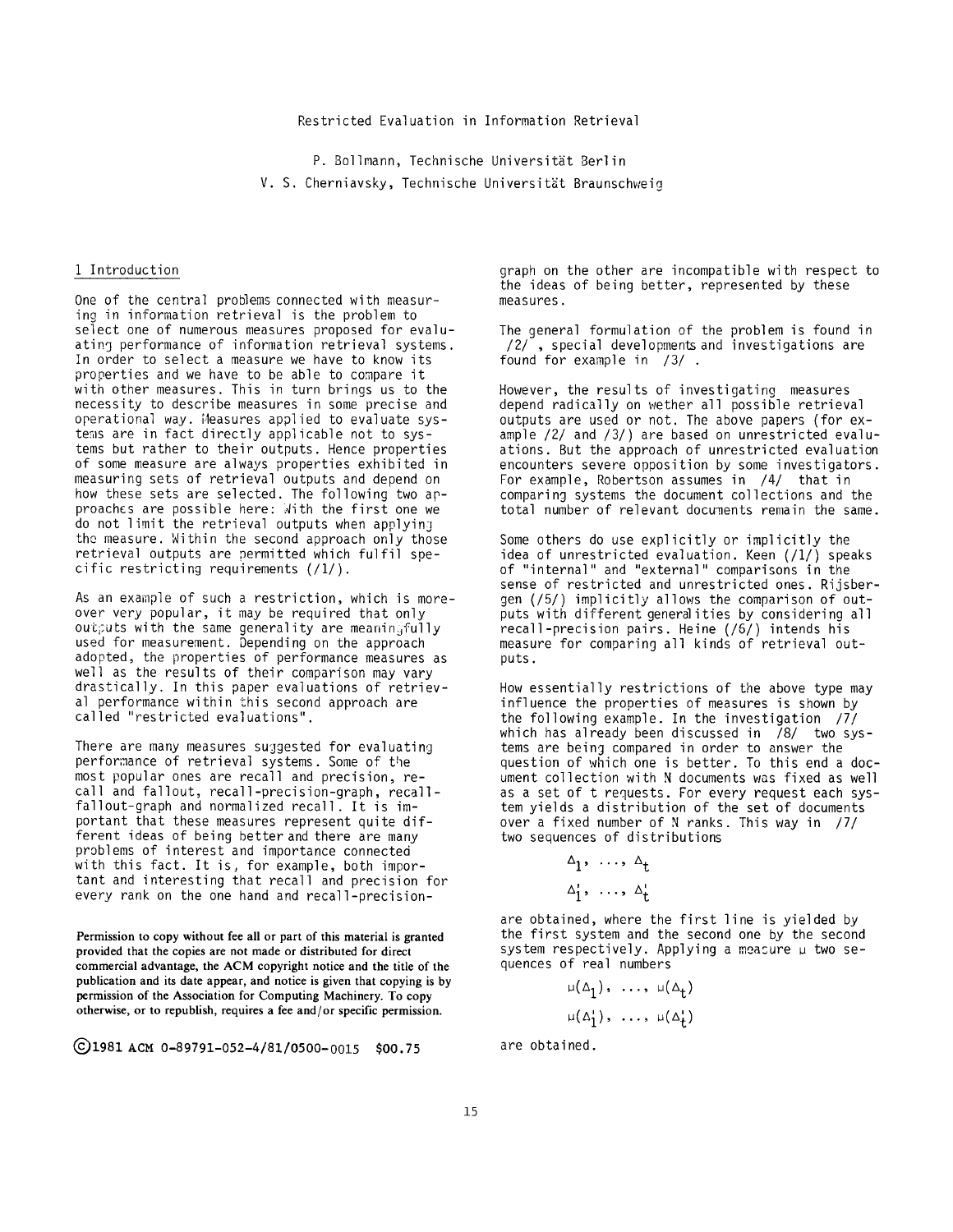This in turn yields consequently a sequence of differences

$$
d_i = \mu(\Delta_i) - \mu(\Delta_i^t) \qquad i = 1, ..., t
$$

and a sequence of their signs. This last sequence is used in a statistical sign test. Thus measure  $\mu$ is being concidered only as an ordinal scale (/9/) which means that only its idea of being better is used in the subsequent. In /7/ different measures are used, amongst others the normalized recall R<br>norm<sup>:</sup>

$$
R_{norm} = 1 - \frac{\sum_{i=1}^{n} r_i - \sum_{i=1}^{n} i}{n(N-n)}
$$

the normalized precision P<sub>norm</sub>:

$$
P_{norm} = 1 - \frac{\sum_{i=1}^{n} \ln r_i - \sum_{i=1}^{n} \ln i}{\ln(\frac{N}{n})},
$$

the Rank-Recall: <sub>n</sub>

$$
Rank-Recall = \frac{\sum_{i=1}^{n} i}{\sum_{i=1}^{n} r_i}
$$

and the Log-Precision:

Log-Precision = 
$$
\frac{\sum_{i=1}^{n} \ln i}{\sum_{i=1}^{n} \ln r_i}
$$

Here  $r_i$  is the rank of the i-th relevant document and n is the number of relevant documents.

The different sign sequences obtained by different measures were concatenated to one general sequence. There are different problems connected to this procedure. The one of interest to us is how valid statistically will be the comparison of the two systems. This validity obviously depends on the length of the sign-squence obtained above, however only under the condition that every sign is obtained independently from every other. This in turn assumes that the measures  $\mu$  applied in the above procedure are independent. And this is not true: In the situation of the above experiment the retrieval outputs  $\Delta$ . and  $\Delta$ : to which the measures have been applied where hot arbitrary, they have had always the same number N of documents as well as the same number n. of relevant ones, which means an essential restriction upon the set of distribu tions being really compared. It is easily seen that in this situation R<sub>norm</sub> and Rank-Recall will yield always the same seqUĕhce of signs. The same way in this situation, Pnorm and Log-Precision are equivalent. So the joint sequence of signs has been containing one shorter sequence repeated twice.

This example shows how important it is to precisely take into account restrictions of the type discussed above.

In this paper we approach the problem of how properties and mutual relations of performance measures

 $\bar{\star}$ 

are affected by replacing the unrestricted measurement approach by a restricted one. We establish a mathematical model describing the comparability of retrieval outputs. We make the assumption that comparability is reflexive, symmetric and transitive. Thus comparability defines an equivalence relation (partition) on the set of all retrieval outputs.

These equivalence relations describe unambiguously the corresponding evaluation restrictions. The following specific restrictions are investigated:

- Only retrieval outputs having the same generality are comparable.
- Only retrieval outputs having both the same number of relevant as well as the same number of non-relevant documents are comparable.
- Only retrieval outputs having both the same number of relevant as well as the same number of non-relevant documents and in addition having the same number of documents in each rank are comparable.

It is shown that restricting the comparability defines a homomorphism on the measures with respect to their hierarchy. Finally the so-called microevaluation is described and analyzed from the viewpoint of restricted evaluation.

### **Restrictions**

We first repeat in short the definitions of notions which we are going to use in this paper and which are given in full in paper /2/ and /3/

We start with the notion of a distribution. We assume a proximity function which assigns a real number or some other formal object to each requestdocument pair and which moreover takes only a finite number of values. These proximity values are being enumerated and the natural numbers used for this purpose are called ranks. In case all possible proximity values are being enumerated, the ranks are called absolute. In case only those values are enumerated which really have been assigned to some document, the ranks are called relative. A distribution is a mapping of the set of documents into the set of ranks. Accordingly, distributions are absolute or relative. Distributions in which every rank contains at most one document are called (absolute or relative) SMART-distributions. The other distributions are called Taube- distributions.

We assume unweighted relevance judgements and consider all relevant documents (respectively, all nonrelevant documents) equivalent to each other. We shall represent relevant documents by a + sign and nonrelevant documents by a - sign. For example the distribution



is a distribution with three ranks, three relevant and six nonrelevant documents. A user who inspects the first two ranks will retrieve three relevant as well as three nonrelevant documents. For relative SMART-distributions we will omit the vertical lines between the ranks and the brackets. For exam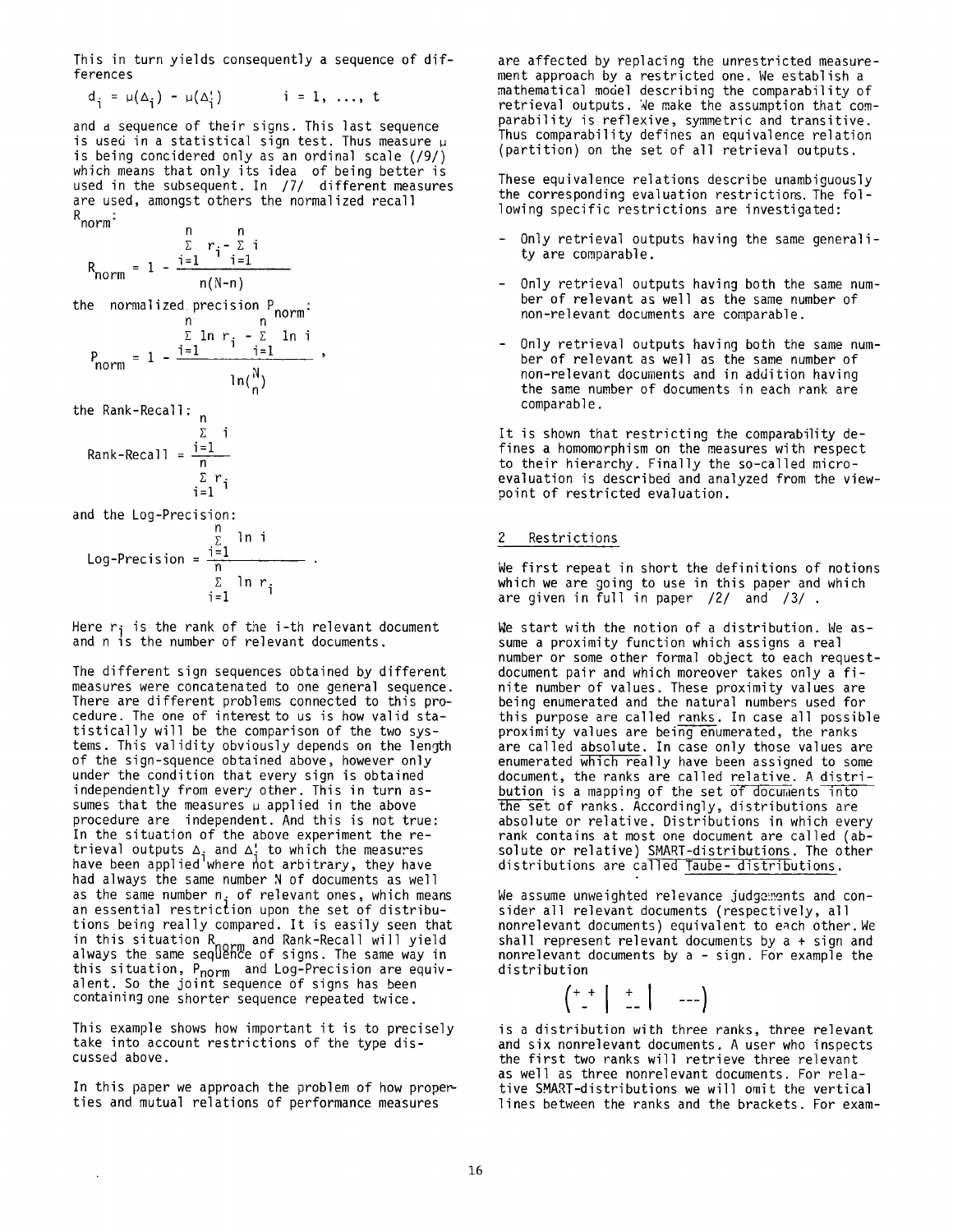ple the distribution.

$$
++-+-----
$$

is a relative SMART-distribution.

We shall use the following notation: Let  $\Delta$  be a distribution. Let A $_{\sf v}$  and B $_{\sf v}$  be respectively  $\,$  the num-  $\,$ ber of relevant and nonfelevant documents retrieved up to the v-th rank. In case  $\Delta$  has p ranks,  $\Delta$  is completely described by the vector

$$
V(\Delta) = ((A_v, B_v))_{v=1, ..., p}
$$

In the subsequent we will not distinguish between  $\Delta$ and  $V(\Delta)$ . Let D be the set of all distributions. A viewpoint is a quasiorder (reflexive and transitive) on  $D.$  For  $\triangle$ ,  $\triangle' \in D$ :

 $\Delta \geq_{\varsigma} \Delta'$ 

means, that with respect to viewpoint s,  $\vartriangle$  is not worse than A'. Let F be a set of formal objects (numbers, vectors, curves etc.) and  $\geq_t$  a partial order on  $F$ . A measure  $\mu$  is a mapping

$$
\mu\;:\;D\to I
$$

with

 $\Delta \geq_{\mathsf{S}} \Delta' \Rightarrow \mu(\Delta) \geq_{\mathsf{F}} \mu(\Delta').$  (x)

In case ( $\star$ ) holds with " $\Longleftrightarrow$ " instead of "  $\Rightarrow$ ",s is called the maximal viewpoint of  $\mu$ .

We say viewpoint s<sub>1</sub> is contained in viewpoint s<sub>2</sub>, iff

$$
\Delta \geq_{s_1} \Delta' \implies \Delta \geq_{s_2} \Delta'.
$$
 (\*\*)

As viewpoints may be considered as subsets of DxD, we write  $s_1 \bullet s_2$  for ( $\star\star$ ). Analogously we define the notion of being included for measures: we say measure  $\mu_1$  is contained in measure  $\mu_2$ , iff

$$
\mu(\Delta) \geq_{t_1} \mu(\Delta') \implies \mu(\Delta) \geq_{t_2} \mu(\Delta').
$$

In case two measures are mutally included in each other, we say they are equivalent. In case none of them is included in the other one, we call them incompatible. With respect to the inclusion relation thus defined viewpoints and measures form partial orders which may be shown in a single diagram (/3/).

On the base of the notions described above the mechanism of restrictions is developed in the following way. We define a relation  $P\subset D \times D$  indicating for any two distributions  $\Delta$  and  $\Delta'$  whether or not they are allowed for comparison. We require the following properties for any P.

$$
\begin{array}{ll}\n i & (\Delta, \Lambda) \in P \\
\text{Any distribution may be compared with itself.}\n \end{array}
$$

ii (Δ,Δ')εP ⇔> (Δ',Δ)εP (symmetry) If  $\Delta$  may be compared with  $\Delta'$  then  $\Delta'$  may be compared with  $\Delta$ .

$$
\text{iii } (\Delta, \Delta') \in P \text{ and } (\Delta', \Delta'') \in P) \implies (\Delta, \Delta'') \in P
$$
\n
$$
\text{(transitivity)}
$$

This implies that P is an equivalence relation on D i. e. it is a partition of D. Denoting

(with I some index set), the equivalence classes, we have

$$
\bigcup_{i \in I} K_i = D
$$

 $\cdot$   $\cdot$  i<sub>c</sub>I

and

$$
\kappa_i \cap \kappa_j = \emptyset \qquad i \neq j
$$

and

 $(\Delta, \Delta') \in P \iff \text{exists}$  i such that  $\{\Delta, \Delta'\} \subset K_i$ .

Given a viewpoint s, the relation (s,P) with

 $\Delta \geq_{(S,P)} \Delta' \Leftrightarrow ((\Delta, \Delta')\epsilon P \text{ and } \Delta \geq_{S} \Delta')$ 

is called the restriction of s by P. From the required properties of P it follows that (s,P) is reflexive and transitive, hence it is a quasi-order. Thus (s,P) may be considered a new viewpoint. If we consider s a subset of D x D then  $(s, P) = s \cdot P$ .

We define some partitions which we are going to use in this paper.

a) Let G( $\Delta$ ) =  $\frac{1}{N}$  be the generality of a distribu tion where ''N is the number of documents and n the number of relevant documents in the distribution. We divide distributions into classes, assigning two distributions to the same class iff they have the same generality. The partition thus obtained is denoted by  $P_{\alpha}$ .

Example: Let be

Δ = - + - + + + - - -<br>Δ' = (+ \_ + | *-* - ) Then  $(\Delta, \Delta')\epsilon P_{\alpha}$ .

b) Two distributions are assigned to the same class iff they have the same number of relevant documents as well as the same number of non-relevant documents. This partition is encountered in cases where two systems are being compared on the base of the same set of documents, of the same set of requests and the same relevance judgements. This situation is found, for example, in the "internal" comparison of Keen (/1/). We denote this partition by  $P_T$ .

Example: Let be  $\Delta = \begin{pmatrix} + & 1 \\ - & 1 \end{pmatrix} \begin{pmatrix} 1 & 1 \\ - & -1 \end{pmatrix}$  $\Delta' = \left( + \begin{array}{cc} + & + & + \\ - & - & - \end{array} \right)$ Then  $(\Delta, \Delta') \in P_T$ .

c) Any two distributions having no empty ranks (for example all relative distributions) constitute one class and hence are allowed for compa~ ison. Any distribution having empty ranks constitutes itself a separate class. This situation is found in Cooper's evaluation model (/10/). We denote this partition by  $P_p$ .

Example: Let be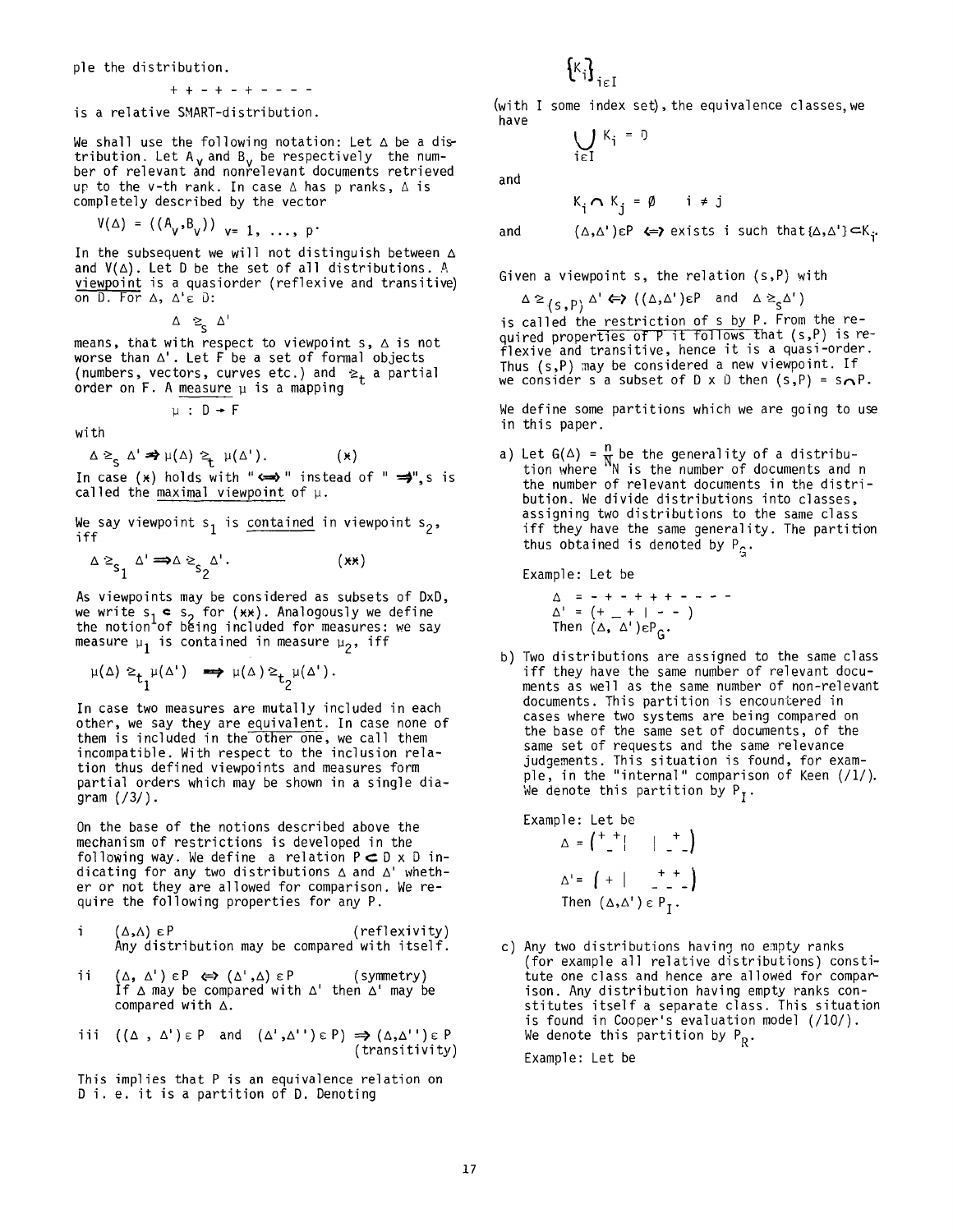**=f++i - i + ) A'** = + - + - -

Then  $(\Delta, \Delta') \in P_R$  does not hold.

d) Partition  $P_F$  is defined by the condition

$$
(\Delta, \Delta') \in P_E \iff (p = p' \text{ and } A_v + B_v = A_v' + B_v' \text{ for } v \leq p),
$$

where p is the number of ranks of a distribution and A<sub>v</sub> is the number of relevant documents and  $3\mathsf{v}$  is the number of nonrelevant ones, both up to v-s rank.

Obviously in this case we have for every class K. a function  $\mathfrak{g}_z$  such that for every  $\mathsf{v}$  $A^+$  +  $B^-$  =  $g^-(v)$  holds.

case'K<sub>i</sub> contains relative SMART-distributions (exactly one document in every rank) we have  $g_i(v) = v, v \le p$ .

Example: Let be

$$
\Delta = \begin{pmatrix} + & 1 & + \\ - & 1 & - & - \end{pmatrix}
$$
  

$$
\Delta' = \begin{pmatrix} + & 1 & + & + \\ - & 1 & - & - \end{pmatrix}
$$

Then  $(\Delta, \Delta') \in P_F$  holds.

e) Using intersections we may obtain new partitions from given ones. In particular we will pay special attention to the partition  $\mathsf{P}_\mathsf{r} {\,\boldsymbol{\cap}\,} \mathsf{P}_\mathsf{R}$   $\mathsf{P}\mathsf{P}_\mathsf{F}$ This partition corresponds to the'situation'of the evaluation methodology in /7/ described at the beginning of our paper.

Example: Let be  $\overline{ }$ 

$$
\Delta = \begin{pmatrix} + & + & + \\ - & + & - \\ - & - & + \end{pmatrix}
$$
\n
$$
\Delta' = \begin{pmatrix} + & + & + \\ - & - & + \\ - & - & + \end{pmatrix}
$$
\n
$$
\text{Then } (\Delta, \Delta') \in P_{\mathbf{I}} \cap P_{\mathbf{R}} \cap P_{\mathbf{F}} \text{ holds.}
$$

Restrictions of viewpoints may be ordered with respect to inclusion. Let  $s_1$  and  $s_2$  be two viewpoints and let P be a partition of D. Then

 $s_1 \subset s_2 \Rightarrow (s_1, P) \subset (s_2, P)$ 

holds, that is, restrictions of viewpoints are homomorphisms preserving inclusion.

Analogously measures are ordered on partitions. Let  $\upmu_1$  and  $\upmu_2$  be two measures and let P be a partition of D. We say  $\mu_1$  is contained in  $\mu_2$  on P iff, for any (A,A')c P,

$$
\mu_1(\Delta) \ge \mu_1(\Delta^{\prime}) \Rightarrow \mu_2(\Delta^{\prime}) \ge \mu_2(\Delta^{\prime})
$$

holds. In case  $\mu_1$  is contained in  $\mu_2$  on P and  $\mu_2$  is contained in  $\mu_1$  on P, we say  $\mu_1$  and  $\mu_2$  are equivalent on P.

As usual, we may also order partitions with respect to be finer. The following holds:  $P_1$  is finer than P<sub>2</sub> iff P<sub>1</sub>  $\subseteq$  P<sub>2</sub>. This means that partition P<sub>1</sub> is

more restrictive. Then the following holds too: If

$$
(s_1, P_2) \subset (s_2, P_2)
$$
 and  $P_1 \subset P_2$ 

then

$$
(\mathsf{s}_1,\mathsf{P}_1)\subset (\mathsf{s}_2,\mathsf{P}_1).
$$

Analogously we have for measures: if  $\mu_1$  is contained in  $\mu_2$  on  $P_2$  and  $P_1$  is finer than  $P_2$ , then  $\mu_1$  is contained in  $\mu_2$  on  $\mathsf{P}_1$ .

This shows that measures and viewpoints are coinciding more and more as possibilities for comparison are more and more restricted. This means that restrticting is a homomorphism of the containment relation of viewpoints and measures. We will give examples for this in the next chapter.

### 3. Applications

#### 3.1 Hierarchy of measures under restrictions

In /3/ several measures have been compared and ordered polyhierarchically. Ne will apply the three partitions

$$
(\mathsf{P}_{\mathrm{I}} \cap \mathsf{P}_{\mathrm{R}} \cap \mathsf{P}_{\mathrm{E}}) \subset \mathsf{P}_{\mathrm{I}} \subset \mathsf{P}_{\mathrm{G}}
$$

to these measures in order to show how they gradually merge as partitions become finer. We first specify the measures which will be considerd  $(cf. /3/):$ 

$$
R_{\nu}
$$
 = recall up to the v-th rank,

 $F_{v}$  = fallout up to the v-th rank,

 $P_v$  = precision up to the v-th rank

$$
\Pi(R,F) = ((R_1,F_1), \ldots, (R_p,F_p))
$$
  
recall and fallout for every rank,

$$
\Pi(R, P) = ((R_1, P_1), \dots, (R_p, F_p))
$$
  
recall and precision for every rank,

$$
\Gamma(R, F) = recall-fallout-graph
$$

 $\Gamma(R,P)$  = recall-precision-graph

 $R_{norm}$  = normalized recall.

Let s<sub>min</sub> be the minimal viewpoint as defined in /3/ . The polyhierarchy of viewpoints and measures of figure 1 where the measures are identified with their maximal viewpoints was obtained in /3/ Standing below means being contained.



Fig. 1: Polyhierarchy of viewpoints and measures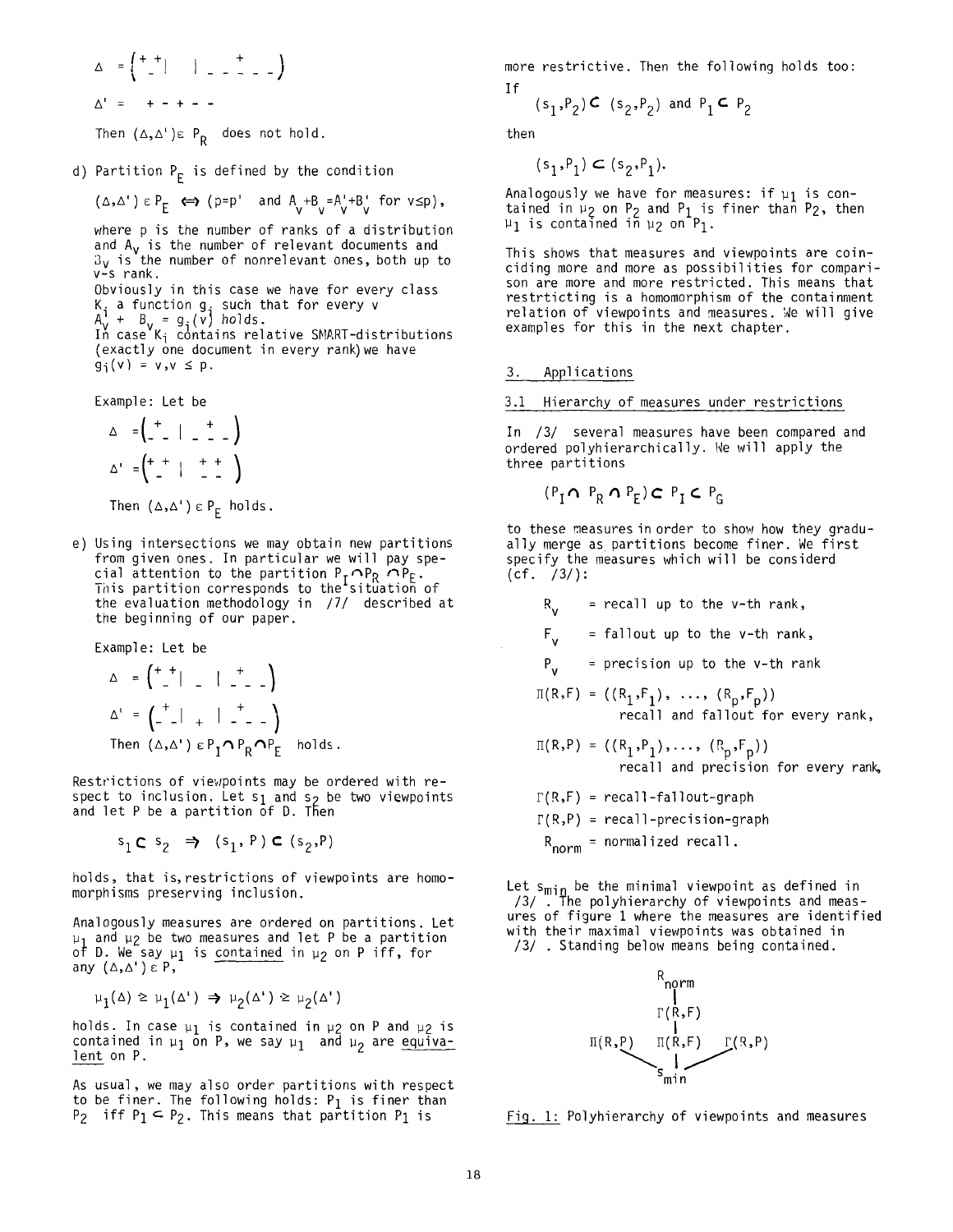# Restriction by the Partition P<sub>G</sub>

From the definition of  $\Gamma(R, P)$  (cf. /3/) it follows that  $\Gamma(R,F)$  and  $\Gamma(R,P)$  are equivalent under this partition. Equation

$$
P_V = \frac{G R_V}{G R_V + (1-G) F_V}
$$
,  $G = \frac{n}{N}$ 

implies that  $\Pi(R, F)$  is contained in  $\Pi(R, P)$  on P<sub>G</sub>. As the other relations remain unchanged, we obtain the polyhierarchy of figure 2.



Fig. 2: Polyhierarchy of viewpoints and measures under  $P_G$ .

## Restriction by the Partition P<sub>I</sub>

We show, that in this case  $s_{\texttt{min}} \cap P_{\texttt{T}}$  is the maximal viewpoint for  $\text{I}(\textsf{R},\textsf{F})$ .

Let be

$$
\Delta = ((A_{V}, B_{V})) \quad v=1, \ldots, p
$$
  

$$
\Delta' = ((A_{V}^{T}, B_{V}^{T})) \quad v=1, \ldots, p
$$

two distributions, with  $n = n'$ ,  $N = N'$  and

$$
\Pi(R,F) (\Delta) \geq \Pi (R,F) (\Delta')
$$

This implies

$$
A_{v} \geq A_{v} \atop B_{v} \leq B_{v} \atop B_{v} \leq 1, \ldots, p
$$

Then  $\triangle$  may be obtained from  $\triangle'$  by shifting relevant documents to the left and non-relevant documents to the right. This is equivalent to

$$
\Delta \geq (s_{\min}, P_I) \quad \Delta'.
$$

All other relations remain unchanged, in particular  $\Pi(R, P)$  and  $\Gamma(R, P)$  still are incompatible (cf. /3/). We obtain the polyhierarchy given in figure 3.



Fig. 3: Polyhierarchy of viewpoints and measures under  $P_{I}$ .

Restriction by the Partition  $P_T \cap P_R \cap P_F$ 

We first show, that in this case  $R_{\mathsf{V}}$ ,  $F_{\mathsf{V}}$  and  $P_{\mathsf{V}}$  are equivalent. Let be A and A' two distributions with  $(\Delta, \Delta') \in P_I \cap P_R \cap P_E$ .

Then 
$$
A_v + B_v = A_v' + B_v'
$$
 holds for  $v = 1, ..., p$ .

$$
R_{V}(\Delta) \ge R_{V}(\Delta') \quad \Longleftrightarrow
$$
  
\n
$$
A_{V} \ge A_{V}' \qquad \Longleftrightarrow
$$
  
\n
$$
B_{V} \le B_{V}' \qquad \Longleftrightarrow
$$
  
\n
$$
F_{V}(\Delta) \le F_{V}(\Delta')
$$

and

$$
P_{V}(\Delta) \ge P_{V}(\Delta') \quad \text{<= }\mathbf{>}
$$
\n
$$
\frac{A_{V}}{A_{V} + B_{V}} \ge \frac{A_{V}^{+}}{A_{V}^{+} + B_{V}^{+}} \quad \text{<= }\mathbf{>}
$$
\n
$$
A_{V} \ge A_{V}^{+} \quad \text{<= }\mathbf{>}
$$
\n
$$
R_{V}(\Delta) \ge R_{V}(\Delta').
$$

Thus  $\mathbb{I}(R,P)$  and  $\mathbb{I}(R,F)$  are shown to be equivalent. Now we are going to show that  $\Pi(R,F)$  and  $\Gamma(R,F)$  are equivalent too. To this end we show that

$$
\Gamma(R, F)
$$
  $(\Delta) \geq \Gamma(R, F)$   $(\Delta')$ 

implies

$$
\Pi(R, F) \quad (\Delta) \geq \Pi(R, F) \ (\Delta').
$$

We prove our assertion by induction on v.

 $v = 1:$  Assume R<sub>1</sub>( $\Delta$ ) < R<sub>1</sub> ( $\Delta$ '). Then F<sub>1</sub> ( $\Delta$ ), F<sub>1</sub>( $\Delta$ ') holds. This would imply the situation of figure 4 which contradicts  $\Gamma(R,\mathsf{F})$  (Δ)  $\geq \Gamma(R,\mathsf{F})$  (Δ'). Hence  $R_1$  (Δ)  $\geq R_1$  (Δ') and F<sub>1</sub> (Δ)  $\leq$  F<sub>1</sub> (Δ') holds.



Fig. 4

Assume for v the following holds:

$$
R_V(\Delta) \ge R_V(\Delta') \quad \text{and} \quad F_V(\Delta) \le F_V(\Delta')
$$

Then we show that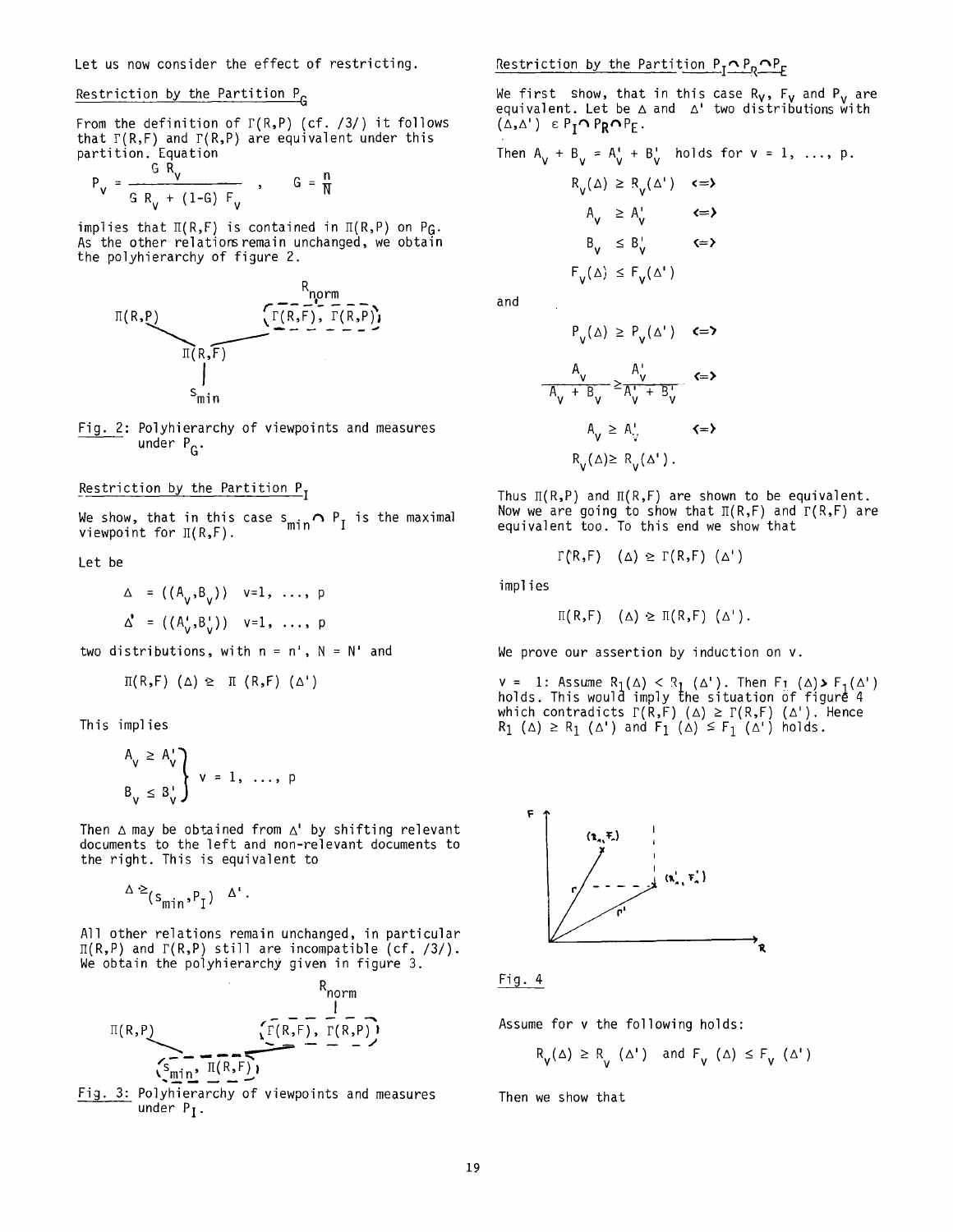$$
R_{v+1}~(\Delta)~\geq~R_{v+1}~(\Delta^*)\quad\text{and}\quad F_{v+1}~(\Delta)~\leq~F_{v+1}~(\Delta^*)
$$

holds too.

Let be R<sub>v+1</sub> ( $\Delta$ ) < R<sub>v+1</sub> ( $\Delta$ <sup>'</sup>) and F<sub>v+1</sub> ( $\Delta$ ) > F<sub>v+1</sub> ( $\Delta$ <sup>'</sup>) holds.

This would imply the situation of figure 5, which contradicts  $\Gamma(R, F)$  ( $\Delta$ )  $\geq \Gamma(R, F)$  ( $\Delta'$ ).

Hence  $R_{v+1}$  ( $\Delta$ )  $\geq R_{v+1}$  ( $\Delta$ ') and  $F_{v+1}$ ( $\Delta$ ) $\leq F_{v+1}$  ( $\Delta$ ') holds.



#### Fig. 5

This way we obtain the hierarchy of viewpoints and measures depicted in figure 6: in this situation all measures are equivalent, except for R<sub>norm</sub>.



Fig. 6: Hierarchy of viewpoints and measures under  $P_{\rm T} \cap P_{\rm R} \cap P_{\rm F}$ .

Now moreover consider the measures introduced by Rijsbergen in /5/

$$
E_V^{\alpha} (\Delta) = 1 - \frac{1}{\alpha \frac{1}{P_V(\Delta)} - + (1-\alpha) \frac{R_V(\Delta)}{R_V(\Delta)}}
$$
  
= 1 -  $\frac{A_V}{(A_V + B_V) + (1-\alpha)n}$  0  $\le \alpha \le 1$ ,

and a special case of the measure of Pollock (/11/)

$$
S_V (\Delta) = \max \left( R_V(\Delta), P_V(\Delta) \right)
$$
  
=  $A_V \max \left( \frac{1}{n}, \frac{1}{A_V + B_V} \right).$ 

We see, that they are all equivalent to R under the restriction in consideration, hence  $R_{\mathsf{v}},$   $\mathsf{F}_{\mathsf{v}},$   $\mathsf{F}_{\mathsf{v}},$   $\mathsf{F}_{\mathsf{v}}$  and  $\mathsf{S}_{\mathsf{v}}$  are equivalent as ordinal

### 3.2 Micro-evaluation

A widely used and discussed averaging technique is the socalled micro-evaluation. (As far as we know this notion was first used by Rocchio  $(12/))$ . This technique is as follows: Two systems yielding distributions with the same number of ranks are compared on one fixed set of documents and one fixed set of requests, hence we have one distribution for each request and system. (We are not going into details of specific techniques applied in order to make artificially the number of ranks to be equal for all distributions of one system  $(cf. /13/))$ . For every system, we merge rankwise all distributions given by this system. This way v:e obtain one general distribution for each system. These general distributions  $\Delta$  and  $\Delta'$  contain the same number of relevant as well as of non-relevant docume $\cdots$ , that is ( $\Delta, \Delta'$ )  $\epsilon$  P<sub>r</sub>. Now a system is evaluated by applying some measure to its general distribution. If in this situation some performance measure has to be selected then this must be done taking into account the polyhierarchy in figure 3. In particular  $\pi(R,P)$  and  $\Gamma(R,P)$  are incompatible,  $\Gamma(R,F)$ and  $~\Gamma(\texttt{R},\texttt{P})~$  are equivalent and  $~\texttt{H}(\texttt{R},\texttt{F})$  is contained in  $\pi(R,P)$ . The last relation confirms in this special case Robertson's claim (/14/) that nothing is lost if recall-fallout measures are used instead of recall-precision-measures.

The situation becomes even more restricted in case both systems are assumed to yield S~IART-distributions. In this case the above defined distributions  $\Delta$  and  $\Delta'$  will have exactly t documents in each rank, if t is the number of requests, that is  $(\Delta, \Delta') \mathrel{\varepsilon}$  P<sub>r</sub>  $\boldsymbol{\cap}$  P<sub>p</sub>  $\boldsymbol{\cap}$  P<sub>E</sub>. In this situation almost all measures are equivalent to each other (see fig ure 6). Thus it makes no difference what measure is selected as long as only problems of being better are considered.

### Conclusions

We have shown, that selecting a specific performance measure requires careful identification of the set of objects that are to be measured and compared. Both, a too vast as well as a too narrow identification may lead to distorting results.

### References

- /1/ E.M. Keen: Evaluation Parameters, in G.Salton (Editor): The SMART Retrieval System, Prentice Hall, Englewood Cliffs, 1971.
- /2/ V.S. Cherniavsky; D.G. Lakhuty: Problem of Evaluating Retrieval Systems I, Naucno-Techniceskajy Informazia, Ser. 2, 1970, pp. 24-30 (A.J. 708 141) (Russian), English Translation: Automatic Documentation and Mathematical Linguistics, 4, pp. 9-26.
- /3/ P. Bollmann: A Comparison of Evaluation Measures for Document Retrieval Systems, Journal of Informatics, Vol. I, pp. 97-116, 1977.
- /4/ S.E. Robertson: Reply to Bollmann, Journal of Informatics, Vol. 2, pp. 120-121, 1978.